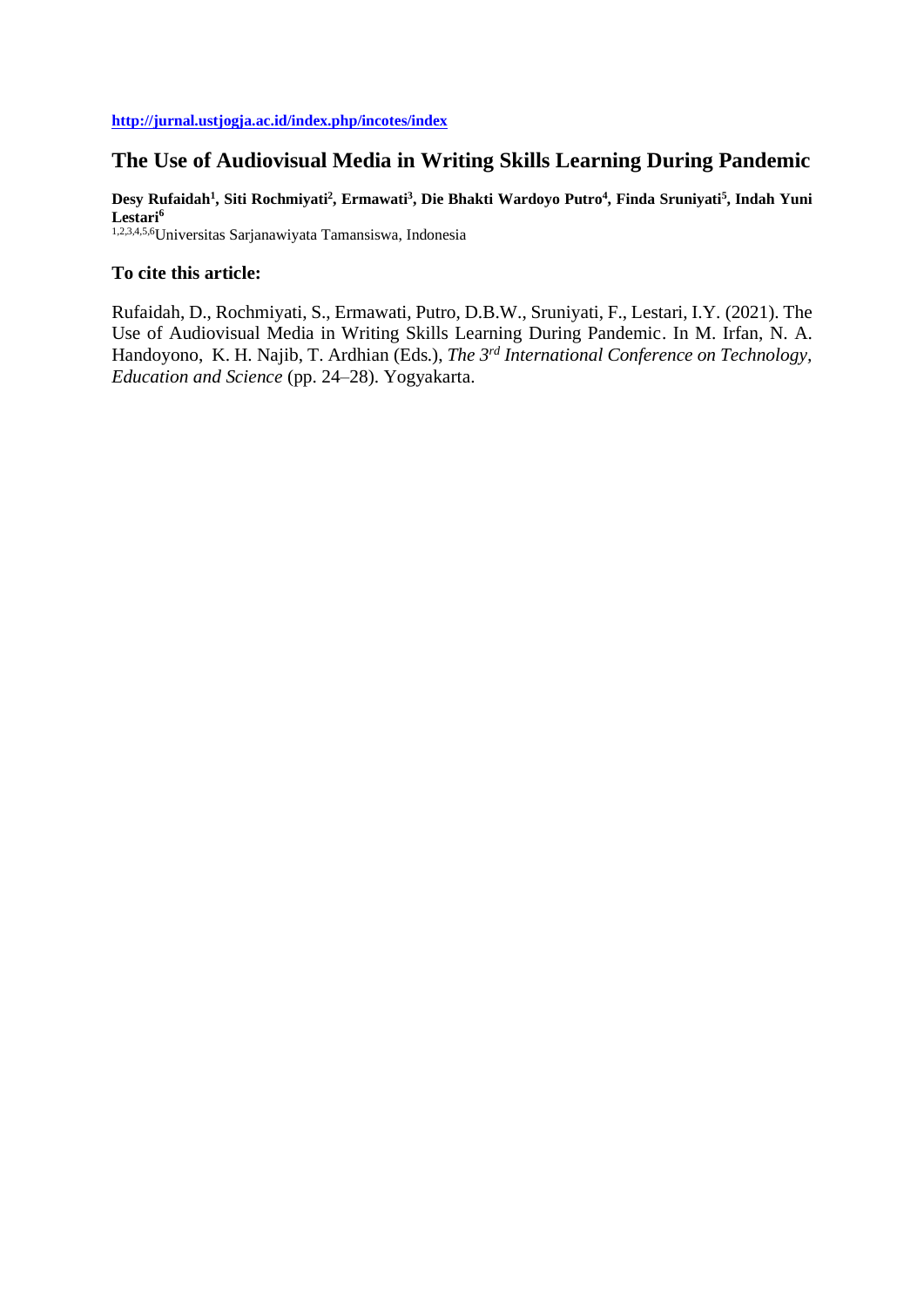## **Desy Rufaidah<sup>1</sup> , Siti Rochmiyati<sup>2</sup> , Ermawati<sup>3</sup> , Die Bhakti Wardoyo Putro<sup>4</sup> , Finda Sruniyati<sup>5</sup> , Indah Yuni**

**Lestari<sup>6</sup>**

1,2,3,4,5,6Universitas Sarjanawiyata Tamansiswa, Indonesia <sup>1</sup>[desy.rufaidah@ustjogja.ac.id](mailto:desy.rufaidah@ustjogja.ac.id)

| <b>Article Info</b>                                        | <b>Abstract</b>                                                                                                                                                                                                                                                                                                                                                                                                                                                                                                                                                                                    |
|------------------------------------------------------------|----------------------------------------------------------------------------------------------------------------------------------------------------------------------------------------------------------------------------------------------------------------------------------------------------------------------------------------------------------------------------------------------------------------------------------------------------------------------------------------------------------------------------------------------------------------------------------------------------|
| <b>Keywords</b><br>Audiovisual Media<br>Writing<br>Powtoon | This study aims to describe the conditions of learning media needed by<br>teachers and students. The data are in the form of an analysis of the<br>conditions and needs of teachers and students on audiovisual media<br>powtoon based in learning writing skills. The data were obtained<br>through interview, observation, and documentation. Data analysis with<br>interactive analysis model consists of three activity lines, namely data<br>reduction, data presentation, and conclusion drawing/verification. From<br>the results of the analysis, it is known that during the pandemic the |
|                                                            | learning was carried out boldly. Bold learning is carried out with<br>Whatsapp group media, power point, Google Workspace. Learning that<br>often makes students feel bored. The use of audiovisual media powtoon<br>based in the learning process can be used as an alternative learning<br>media that pleases students in following the learning process.<br><b>Keywords: Audiovisual Media, Writing, Powtoon</b>                                                                                                                                                                                |

## **Introduction**

The pandemic period changes many activities in daily life. Almost all activities are carried out online. Currently, learning is also carried out online. Significant changes also occurred in the field of education. Learning is no longer held offline (face to face), but online. Changes that occur suddenly make teachers, students, and parents unprepared. However, teachers must quickly adapt to these changes. The learning process must continue and the learning objectives can be achieved optimally. To achieve optimal learning objectives, teachers not only provide material but also questions as a measuring tool to measure learning achievement in every aspect.

The learning of writing skills provided is also not only studying theory, but students need to be allowed to practice with continuous mentoring. Students are not only allowed to practice writing but need to be given feedback so that the suitability and incompatibilities of writing are known. With this feedback, the discrepancy can be identified and corrected by students, hopefully, the error will not be repeated. In writing skills, students need other knowledge as material for writing. If a lot of knowledge is possessed, students will have a lot of material to write so that the resulting writing is not "dry". Writing skills combine various knowledge (content/concept ideas) that have been owned and actualized in a language that is following the rules of writing. The ability to express knowledge and feelings in a variety of writing needs to be trained continuously and continuously. This is in line with Winarto (2020), that writing and reading skills need special attention to support understanding and mastery of the material in class or higher levels. In addition, this supports the government in the School Literacy Movement (GLS) in Permendikbud Number 23 of 2015 regarding the goal of GLS to improve the character of students through habituation of reading and writing activities before the teaching and learning process begins. Therefore, learning Indonesian cannot be missed so that students are skilled at writing.

The teacher provides opportunities for students to write various text genres contained in the 2013 Curriculum. At the junior high school level, it contains several text genres that students need to learn and master, including descriptive and persuasive texts. Students practice describing and inviting readers to follow or do something conveyed by the writer (student). However, the learning process during the pandemic cannot be done directly (offline) but can be done online. However, in practice, online learning has never been done by teachers and students of SMP Nurul Qur'an Magelang and SMPN 2 Panjatan. Students have difficulty understanding the material. Students have difficulty being able to apply the knowledge they have learned independently to write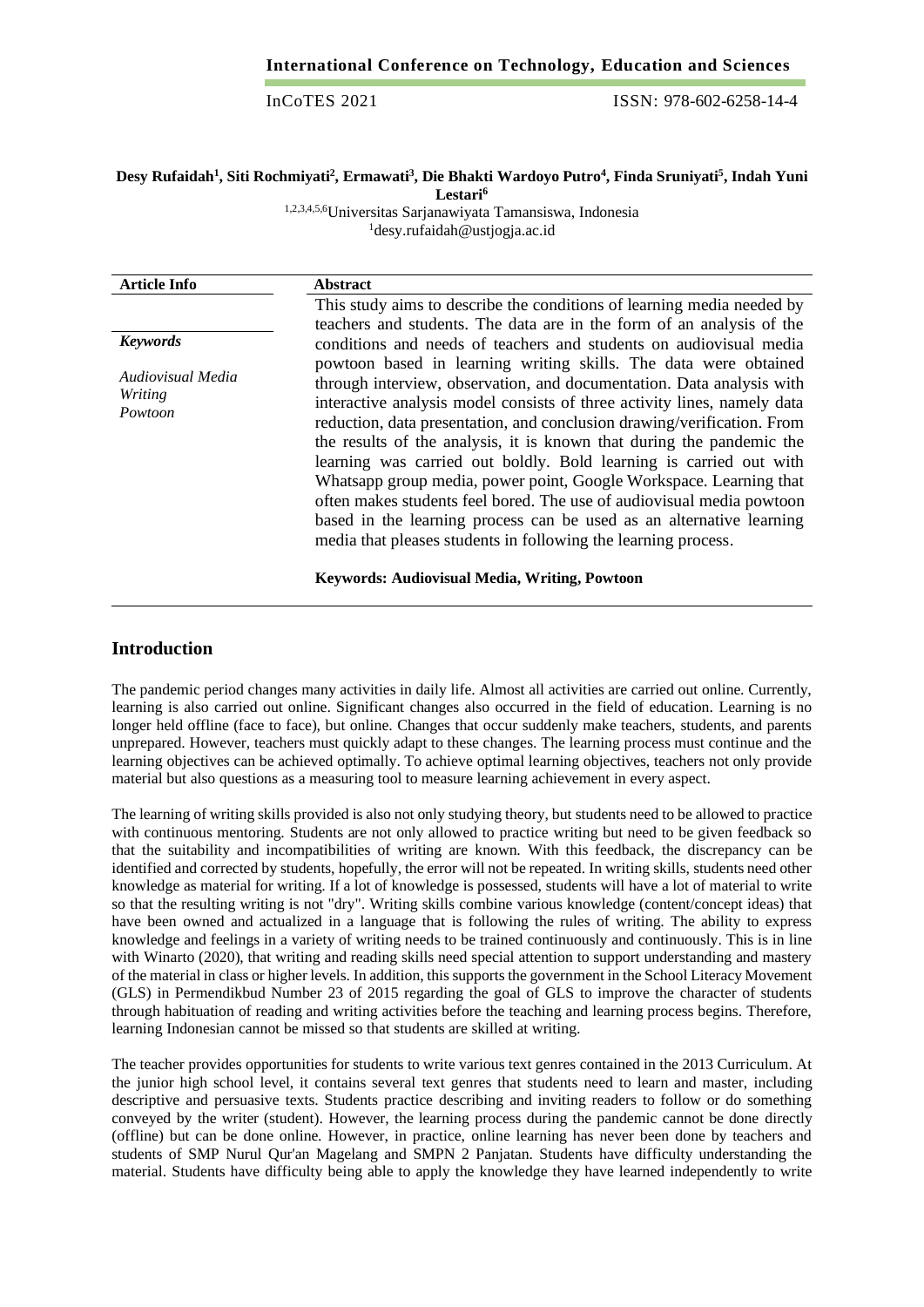descriptive and persuasive texts. To overcome this, teachers can use audiovisual media in the learning process. Audiovisual media is more interesting because it contains elements of sound and images that can be seen (Andyan, Novita, and Yant, 2016). Audiovisual media used can be based on Powtoon. Powtoon not only offers sound and images but can add animations (hands, cartoons) and is as easy to operate as playing a regular video on a laptop/computer. Learning using Powtoon-based audiovisual media is more interesting and fun for students (Syafitri, Abdul, and Sumardi, 2018).

### **Method**

This type of research is qualitative research. Qualitative research aims to find out and understand social phenomena based on the participant's point of view (Sukmadinata, 2015: 94). The data of this study are the results of an analysis of the conditions and needs of teachers and students on audiovisual media in learning writing skills. Sources of data were obtained from the observations of teachers and students, documents, and learning events. Sources of events related to activities in the process of learning writing skills. Source documents in the form of lesson plans and other documents related to the implementation of writing skills learning.

Data collection techniques using interviews, observation, triangulation of sources, and documentation. Structured interviews were conducted with teachers and students. Observation is used to describe the learning process. Document analysis is used to determine the conditions and needs of learning media used in learning descriptive and qualitative text writing skills (RPP and learning outcomes). The data analysis technique uses an interactive analysis technique by Milles & Huberman (Sugiyono, 2015: 369), namely data reduction, data presentation, and conclusions.

## **Results and Discussion**

At the beginning of online learning, the teacher used Whatsapp group media. The media is not only used to communicate, it is also used to send material and receive student work. Learning with Whatsapp groups is less effective so teachers learn Google Workspace including Google Classroom, Google Forms, Google Meets. The learning platform is more effective than the Whatsapp group. That's because many features can be used. To be able to deliver material directly and interact with students, Google Meets is used in the learning process. In the online learning process there are several conditions faced, namely:

1. Limitations of teachers in using learning media

Learning has not utilized learning media optimally. SG (Class VII Teacher) in learning description text using powerpoint media. EN (Class VIII Teacher) who has been using pictures and powerpoint media in teaching persuasive texts. Writing skill material in the form of powerpoint is sent via Whatsapp group. Students study the material independently. The results of writing descriptive and persuasive texts do not get feedback from the teacher, learning outcomes on descriptive and persuasive text writing skills are less than optimal because students do not understand the material. SG (Class VII Teacher) explained that he knew about Powtoon-based audiovisual media, but had not used it in learning. This is because teachers do not understand how to make learning videos using Powtoon. However, the teacher is interested in using Powtoon media. According to the teacher, the media can make it easier for teachers to deliver learning materials. Especially amid a pandemic atmosphere like this which requires online learning to take place.

Regarding the students' needs for audiovisual learning media, from the results of the interviews, it was known that during the brave learning the dominant teacher used the Whatsapp group media. This is as conveyed by class VIII students who say that the teacher conveys material using image media and power points sent through the Whatsapp group. Furthermore, student VIII explained that it was less interesting and difficult to understand the material presented. Class VII students added that the teacher did learning through google meet, for assignments the teacher often gave questions through the google form.

Students VII and VIII prefer learning using audiovisual media that has animated motion pictures and sound. From the analysis of student needs above, it can be concluded that students prefer to learn if they use learning with audiovisual learning materials. During this COVID-19 pandemic, students need independent learning media, meaning media that can be accessed by anyone and anywhere to make it easier to understand the material delivered online. In other words, learning media is very important to use in the online learning process.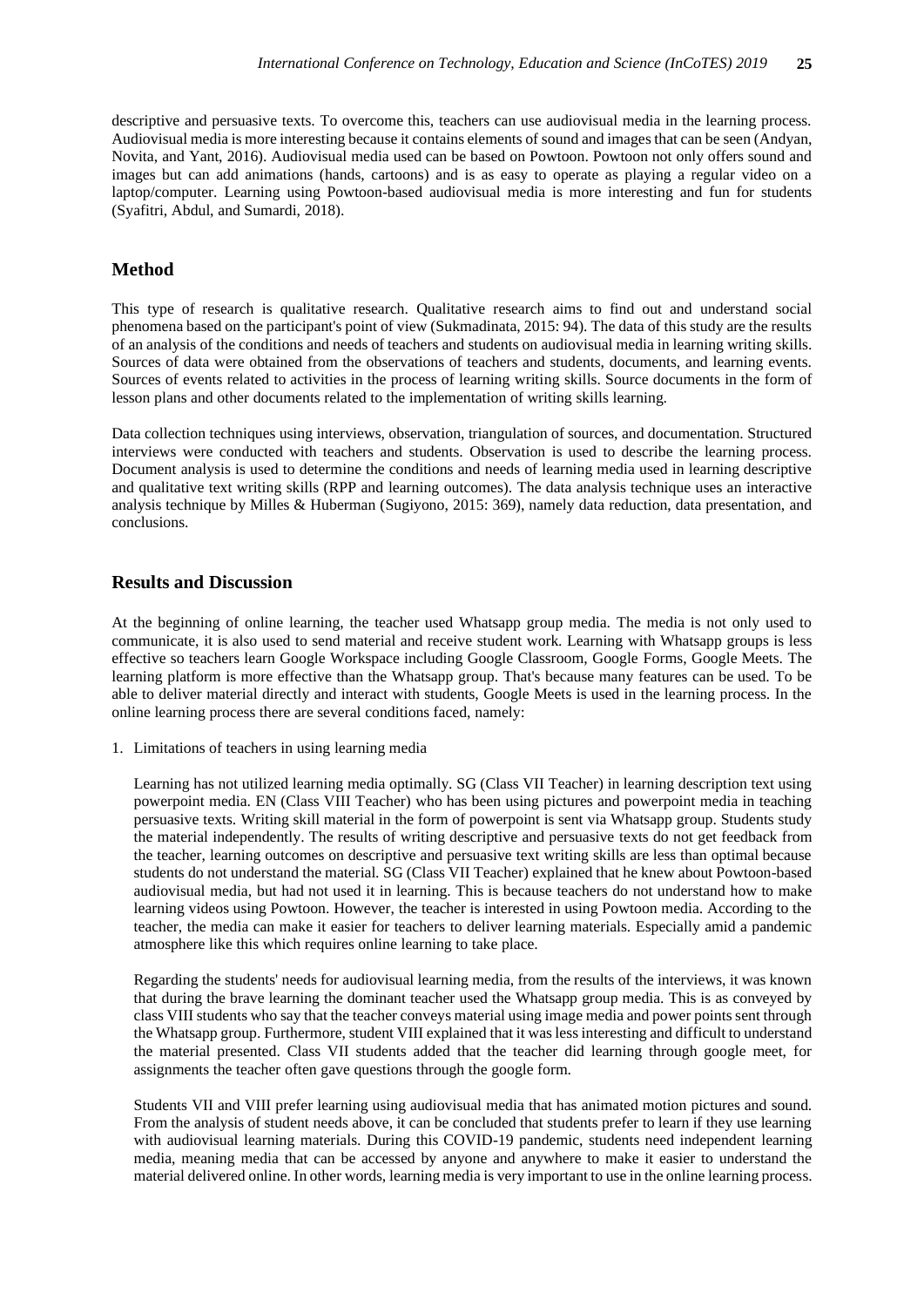It is hoped that the message conveyed by the teacher through the media can be received the same as what is captured by the students. In addition, with the learning media, students can apply the knowledge they have learned to write descriptive and persuasive texts.

2. Regarding order during the online learning process

Presence and order in the online learning process are very important in the learning process so that teachers and students need to make a mutual agreement before starting learning. This aims to minimize the absence of students or students do not do the assignments given by the teacher. The agreement is in the form of rules that must be obeyed by teachers and students. Students also need to be monitored and reminded to keep following and doing assignments because some students are found to be less orderly in doing assignments. This is proven by not sending the results of his work. This needs to be the attention of the teacher because the assumption is that students do not learn the material.

The rule is that when learning with Google Meets the teacher explains the material description, the student's microphone must be turned off so that the teacher's voice volume can be heard clearly. In addition, during learning students are required to pay attention by turning on the video icon so that the teacher can monitor student activities behind the scenes. If the teacher invites questions and answers, students are asked to raise their hands first then turn on the microphone and ask questions to the teacher. The agreed rules can make the online learning atmosphere more conducive. However, when holding a meeting with Google Meets many obstacles were experienced by students during the learning process so that not all students attended the lesson.

3. Boring learning

The dominant learning method is carried out by the lecture method. During the pandemic, students study material independently because virtual meetings are rarely held. After the material is studied independently, students are asked to do assignments and send the results of their work to the teacher. The results of the work sometimes do not get feedback from the teacher. Such learning continuously makes students feel bored to take part in learning. In addition, students are not trained to improve their writing skills. So that learning is not boring, students are invited to do ice-breaking and games during virtual meetings. Ice-breaking is a simple activity that is carried out to melt a frozen or stiff atmosphere so that it brings back the spirit of student learning motivation. Usually, the teacher asks students to move their body parts such as hands, feet, body, and face. In addition, sometimes the teacher asks students to sing and clap with exciting rhythms. The second way the teacher does this is by inserting a game in the middle of learning. The teacher gives examples such as games by playing riddles or guessing.

4. There is no planting of character education in students

During online learning, the teacher does not apply character education because of difficulties in applying it. Teachers still want to implement character education during online learning but are hindered by the duration of time during learning because time has been taken up by the time the teacher prepares and conditions students before learning begins.

To overcome the above conditions, teachers can take advantage of Powtoon-based audiovisual media by opening the Powtoon web www.Powtoon.com then logging in via email or Facebook. The descriptive and persuasive text materials are prepared by the teacher. The material can contain character values in the text that students will study. The process of making Powtoon-based audiovisual media must be connected to the internet. If the internet connection is lost during the process of making an internet connection, it will be saved so that when the connection is connected, it can continue again.

Powtoon media not only provides a variety of sounds and images but also presents a variety of themes or backgrounds. Themes can be combined so that they are varied, adding to the impression and an attractive appearance. The choice of the theme must be following the material to be studied. In addition, various animations can be used. The use of Powtoon-based audiovisual media has various advantages, namely (1) having animated features such as handwriting, cartoons, and various transition effects, (2) reducing teacher verbalism, (3) being able to motivate students in learning, (4) attractive appearance (Puspitarini, Muhammad, and Djono, 2019). The finished material can be uploaded on Youtube or Facebook. Youtube links can be sent to students to open and listen to learning materials that have been prepared by the teacher.

Videos of teachers who are teaching can be inserted into Powtoon-based audiovisual media. Before uploading the video to social media, namely Youtube, first re-edit the media through the Kinema application. Through the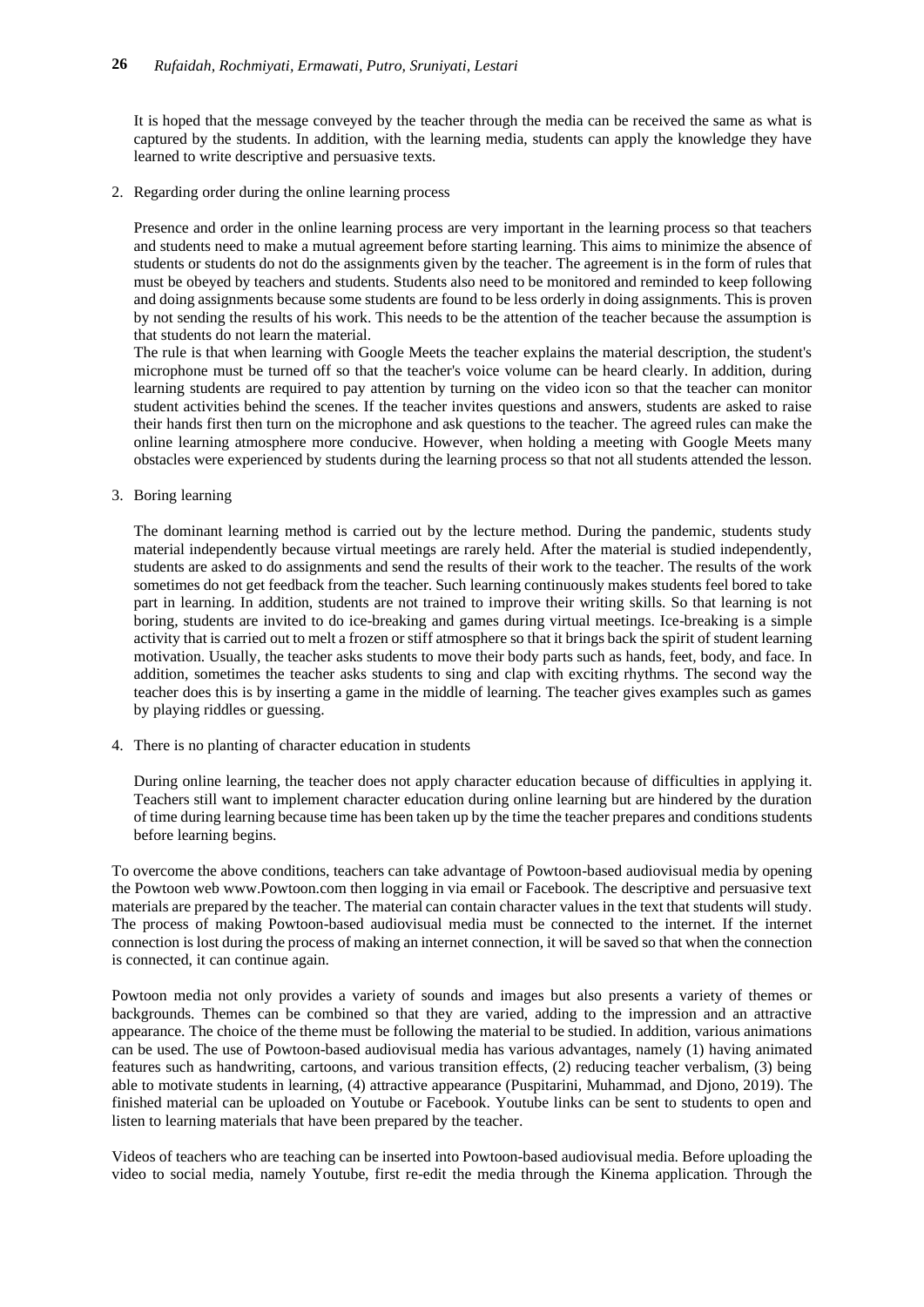Kinema editor application, you can add a video of the teacher's face that explains the learning material. The final results obtained in the video, besides being able to see the teacher; images, text, and animations, students can hear and see videos of the teacher's display of the material in detail. The addition of the video is expected to increase students' interest in listening to the material presented by the teacher and make it easier for students to capture and understand the learning material.

In addition to adding a video teacher display, the application can add/extend the duration of time. In Powtoon media, the videos made are only limited to 3 minutes so that the Kinema application can add and extend the duration of the video according to the duration of the video when the teacher displays the material. Through the Kinema editor application, videos have a longer duration and the appearance of Powtoon videos can be consistent and following the sound produced by the presentation delivered by the educator. After the video is fully edited, then the video is uploaded on Youtube so that students can access it more easily and flexibly.

Students learn the skills of writing descriptive and persuasive texts independently with Powtoon-based audiovisual media. The material is opened via a Youtube link. Currently, Youtube is very close to students so that when studying material through Youtube, students feel happy and are added to the interesting material presented. This further motivates students to learn descriptive and persuasive text writing skills. This is in line with the results of research by Pais, Marcelo Humberto Rioseco, et al (2017) through the answers of students in 2 pedagogical programs of the Universidad Catolica del Maule (UCM) in Chile that the Powtoon program has uses in the field of education. It is a useful support tool, in the teaching-learning process, for the elaboration and expression of content and the creation of audiovisual materials, demonstrated through the use of animation and video to create didactic materials.

## **Conclusion**

Teachers, students, and parents must quickly adapt during the pandemic in responding to changes in the learning process. All are ready by preparing the equipment needed for online learning, such as laptops/computers, cellphones/mobile phones, internet quota. This was not something to think about and prepare for. However, this time needs to be thought about and prepared. Teachers need to think about and prepare learning media that can attract and please students in participating in learning so that students can achieve predetermined learning goals. One of the learning media that is fun and can help students understand the material is audiovisual media based on Powtoon.

#### **Acknowledgments**

Thank you to the Institute for Research, Development, and Community Service (LP3M) at the University of Sasrjanawiyata Tamansiswa Yogyakarta for funding this research. Students who are members of this umbrella research are Finda Sruniyati and Indah Yuni Lestari.

### **References**

- Andyani, Novita, Kundharu Saddhono, and Yant Mujyanto. 2016. "Improving the Ability to Write Explanatory Texts by Using Audiovisual Media in Junior High School Students". in the journal Basastra: Journal of Language Education, Indonesian Literature, and Teaching Vol. 4 No. 2, p. 161-174 *https://jurnal.fkip.uns.ac.id/index.php/bhs\_indonesia/article/view/9994/7388.*
- Pais, Marcelo Humberto Rioseco, et al. 2017. "Incorporating Powtoon as a Learning Activity into a Course on Technological Innovations as Didactic Resources for Pedagogy Programs". iJET. Vo.12.No. 6. Pp.120- 131.
- Miles, M. B., & Huberman, A. M. H. 2009. Qualitative Data Analysis. UI-Press.
- Puspitarini, Yanuari Dwi, Muhammad Akhyar, and Djono. 2019. "Development of Video Media Based on Powtoon in Social Sciences" in International Journal of Educational Research Review pp 198-205 *https://dergipark.org.tr/en/download/article-file/634628.*

Sugiyono. 2015. Research & Development Methods. Bandung: Alphabeta.